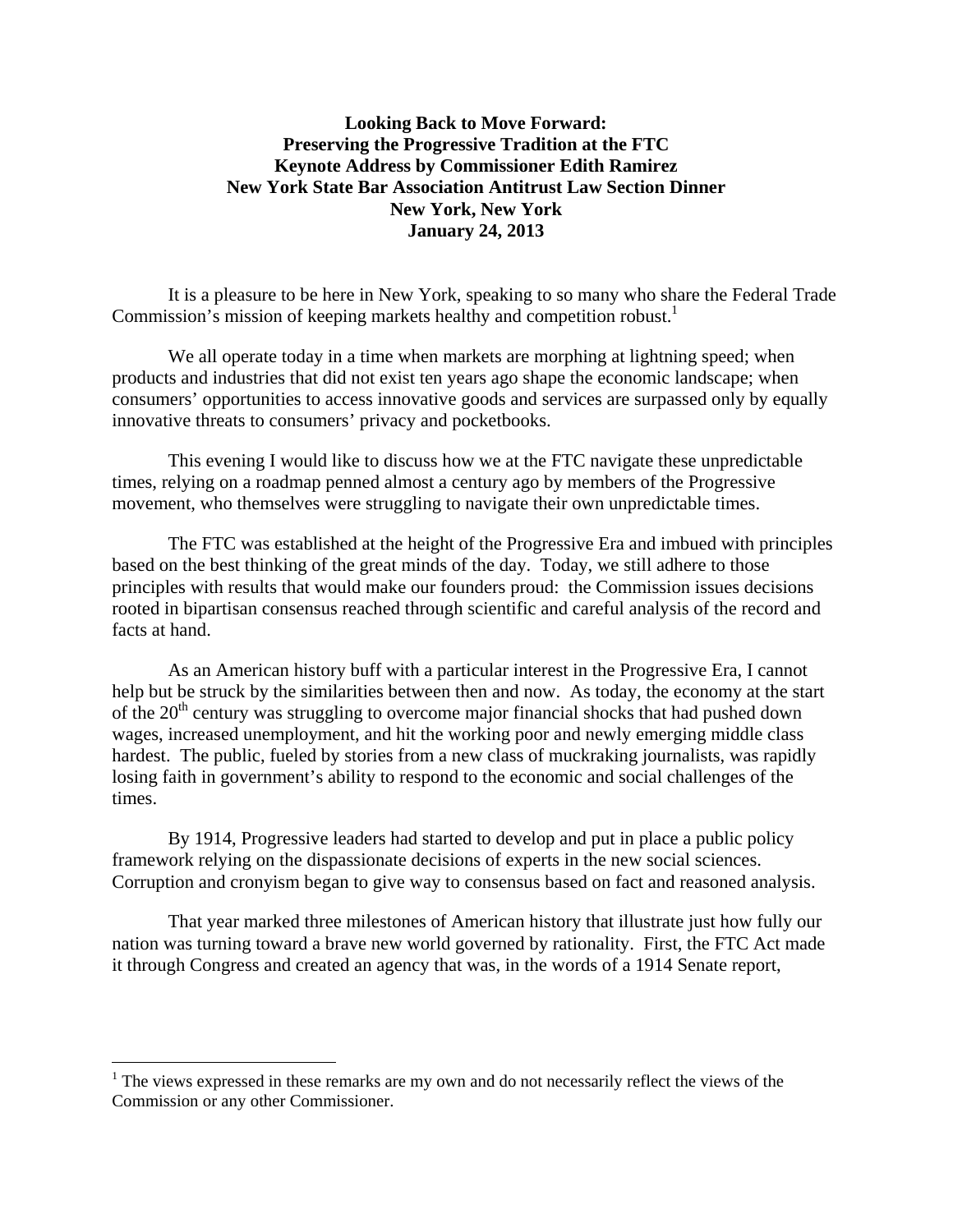"competent to deal with [complex antitrust matters] by reason of information, experience, and careful study of the business and economic conditions of the industry affected."<sup>2</sup>

Second, noted journalist and thinker Walter Lippmann published, to great acclaim, the Progressive manifesto, *Drift and Mastery: An Attempt to Diagnose the Current Unrest*, in which he argued that, to respond effectively to profound economic and social upheaval, the public needed to make collective decisions based on scientific methodology and hard evidence.<sup>3</sup>

And third, with the disappearance of the bustle in the late 1800s and the rise of hemlines above tripping level, women's clothing finally began to make sense.

Of course, that first milestone – the creation of the FTC – is of most interest to me and I assume most of you in this room tonight. But I hesitate to examine it through the lens of Walter Lippmann's work. Although I believe he described the philosophical underpinnings of the FTC well in *Drift and Mastery*, his views on antitrust regulation do not withstand modern scrutiny. Rather than breaking up monopolies and allowing competition to produce efficient markets, Lippmann believed trusts managed by dispassionate technocrats – a class of Platonic philosopher-CEOs – were the remedy for the abuses of the Standard Oils of his time.<sup>4</sup>

So I will turn to women's fashion instead.

There is a wonderful exhibit at the Daughters of the American Revolution museum in Washington right now called "Fashioning the New Woman: 1890 to 1925," displaying how clothes adapted during the Progressive Era to match women's increasing role in business, academia, and public policy. One of the earliest dresses in the collection, an afternoon dress from 1890, is all bustle, cinched waist, and adornment. It required 14 pounds of undergarments to hold the whole thing up, no doubt rendering the unfortunate wearer unable to sit, move, work, protest for the vote, talk in a normal tone, or do much of anything. By contrast, the more practical clothes displayed from the 1920s befit the modern woman taking her place in the office, on college campuses, and at the polls.

 Those designing clothing for women were taking a Progressive view of the task, fashioning attire with the "proper knowledge of both the public requirements and practical affairs" of their clients.<sup>5</sup> That quote, by the way, is not from a turn of the century fashion rag, but from the Senate Report on the creation of the FTC. Like the fashion designers of that time, the FTC was, and is, meant to come to its decisions after thorough consideration of the "public requirements and practical affairs" of the industries we regulate. And like the Progressives of that time, the Commission was – and is – meant to arrive at an apolitical consensus by analyzing the evidence with rigorous application of sound social science.

 2 S. Rep. No. 597, 63d Cong., 2d Sess. 9 (1914) (hereinafter Senate Report).

 $3$  Walter Lippmann, DRIFT & MASTERY: AN ATTEMPT TO DIAGNOSE THE CURRENT UNREST (Univ. of Wis. Press 1985) 147-51 (1914).

<sup>4</sup> *Id.* at 78-88.

<sup>&</sup>lt;sup>5</sup> Senate Report at 11.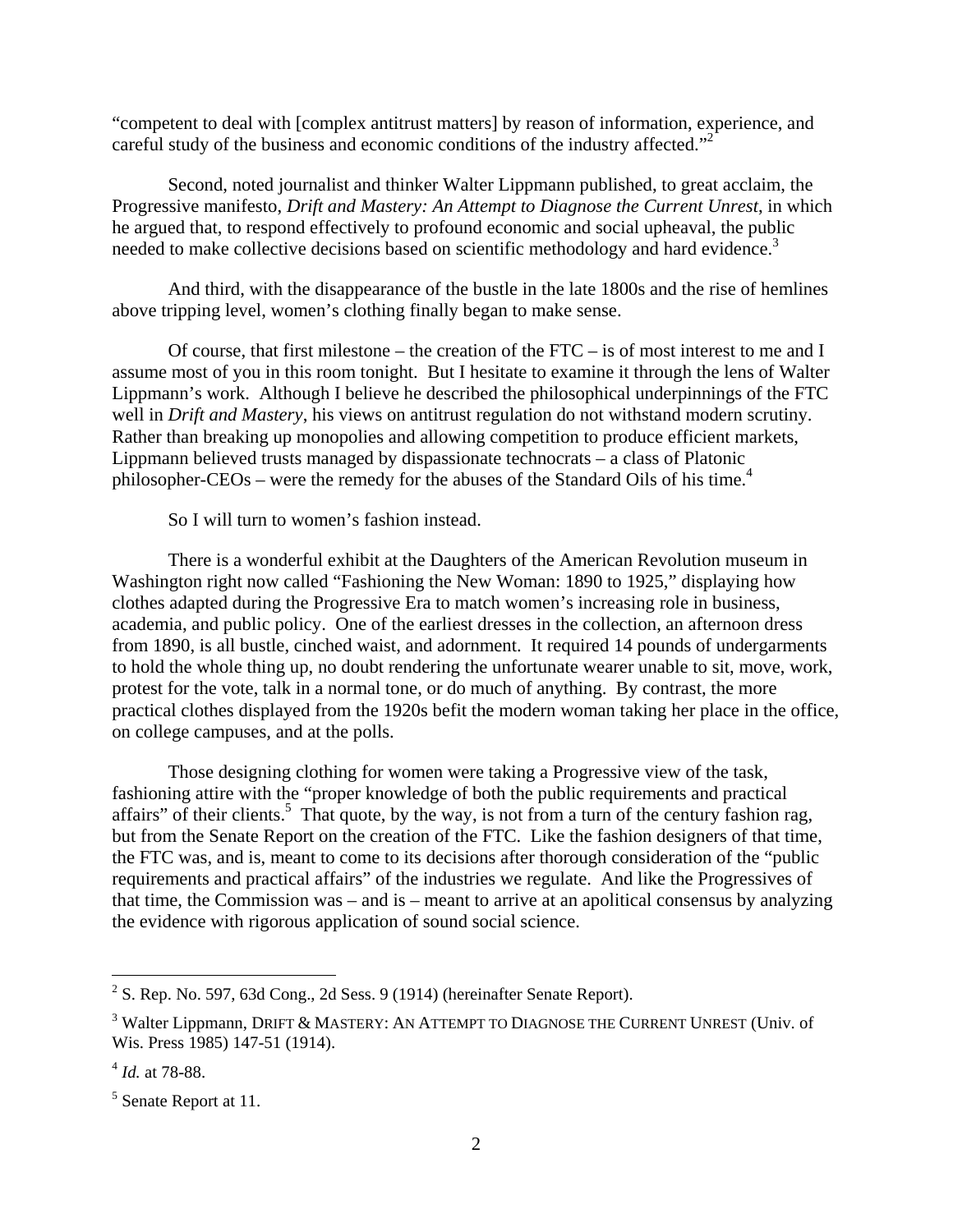In my view, that description fits today's FTC like a Gibson Girl's shirtwaist dress.

## I. The FTC Today

 Oscar Wilde's famous take on fashion is that one "can never be overdressed or overeducated," and with at least the latter part of that analysis, the FTC is in complete agreement. The Commission could not tackle a modern antitrust investigation, which routinely involves millions of pages of documents and a myriad of facts and figures, without the backing of our economic research and policy arms. Both are direct legacies of the Bureau of Corporations that was folded into the FTC upon its founding. In addition to working on investigations with our very capable attorneys in the Bureau of Competition, the FTC's Bureau of Economics staff also routinely engages in policy-oriented economic research. Our Office of Policy and Planning similarly devotes itself to antitrust policy issues. This evening, I would like to highlight how we have used our research and policy functions in two areas: mergers and hightech matters involving intellectual property.

### II. Mergers

 $\overline{a}$ 

As antitrust enforcers, we routinely forecast how mergers or challenged conduct will impact future competition. The predictions and assumptions underlying our actions must be sound, and one way to ensure that is to engage in retrospective analysis of past enforcement decisions. Mastery of this history is particularly important when the Commission is struggling with whether to bring an enforcement action in a complex and close case. Two such studies make my point: the FTC's hospital retrospective project in the early 2000s and the merger remedy study in the 1990s.

# A. Hospital Retrospectives

The reinvigoration of the FTC's hospital merger enforcement efforts, due in large part to the hospital retrospective project, represents one of the best comeback stories since, well, 1914, when ankle boots – last seen on soldiers at the end of the  $19<sup>th</sup>$  century – began to reappear below women's slowing rising hemlines.

Throughout the 1980s and early 1990s, the FTC and Department of Justice successfully challenged a number of hospital mergers, and courts were receptive to the agencies' arguments that such mergers were harmful to consumers.<sup>6</sup> Beginning in 1994, however, antitrust agencies suffered seven consecutive hospital merger losses.<sup>7</sup>

<sup>6</sup> *See, e.g., FTC v. Univ. Health, Inc.*, 938 F.2d 1206 (11th Cir. 1991); *United States v. Rockford Mem'l*, 717 F.Supp. 1251, *aff'd*, 898 F.2d 1278 (7th Cir. 1990).

<sup>7</sup> *See FTC v. Tenet Healthcare Corp.*, 186 F.3d 1045 (8th Cir. 1999); *United States v. Long Island Jewish Med. Ctr.,* 983 F. Supp. 121 (E.D.N.Y. 1997); *FTC v. Butterworth Health Corp.*, 946 F. Supp. 1285 (W.D. Mich. 1996), *aff'd mem.*, 121 F.3d 708 (6th Cir. 1997); *United States v. Mercy Health Servs.*, 902 F. Supp. 968 (N.D. Iowa 1995), *vacated as moot*, 107 F.3d 632 (8th Cir. 1997); *FTC v. Freeman Hosp.,*  911 F. Supp. 1213 (W.D. Mo. 1995), *aff'd*, 69 F.3d 260 (8th Cir. 1995); *FTC v. Hosp. Bd. of Directors of Lee Cty.*, 1994-1 Trade Cas. (CCH) ¶ 70,593 (M.D. Fla.)*, aff'd*, 38 F.3d 1184 (11th Cir. 1994);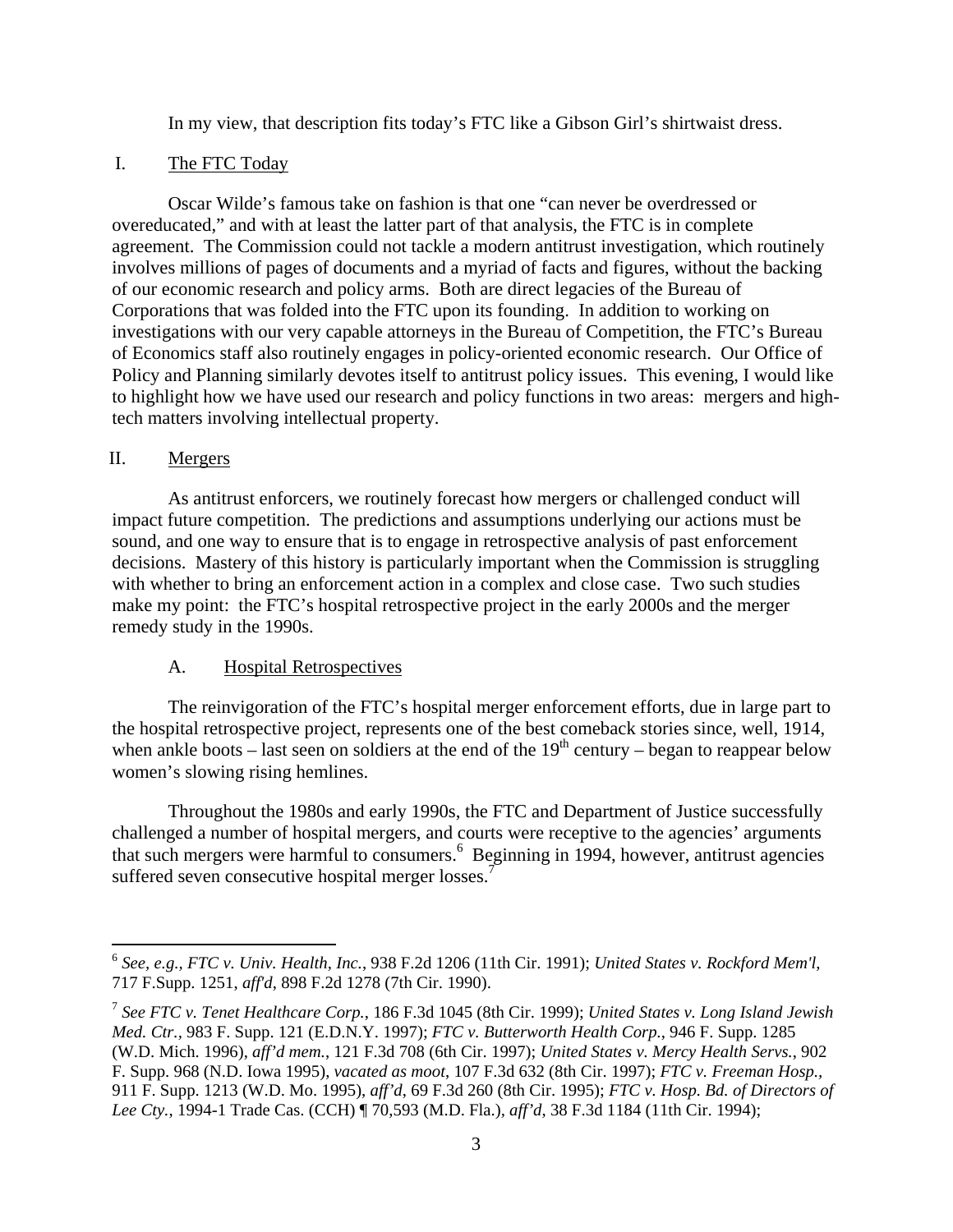In 2002, the FTC decided to examine why the hospital merger program had fallen so hopelessly out of style. The Bureaus of Economics and Competition undertook a retrospective study of the effects on pricing and quality of care resulting from a handful of consummated hospital mergers.<sup>8</sup> This project was supplemented by a series of health care hearings convened jointly with DOJ.<sup>9</sup>

BE's empirical studies revealed that many hospital mergers were, as the agencies had contended, anticompetitive.<sup>10</sup> BE showed that hospital competition was highly localized. Even mergers in metropolitan areas with a large number of hospitals could cause competitive harm because patients demand the inclusion of certain institutions in their insurance networks.<sup>11</sup> The studies also showed that quality of care does not necessarily improve with consolidation.<sup>12</sup>

Armed with this information as well as the findings from the workshops, the Commission revamped its approach to litigating hospital cases. To show competitive harm, the FTC now emphasizes how a merger can leave an insurer with few alternatives to include in its network, increasing the bargaining leverage of the combined hospital and leading to higher prices.<sup>13</sup> We have also used retrospectives, which provide real-world backup for our arguments, to bolster judges' confidence in our predictions of price effects.

*California v. Sutter Health Sys.*, 84 F. Supp. 2d 1057 (N.D. Cal.) (denying preliminary injunction in hospital merger challenge by the California Attorney General), *aff'd mem.*, 217 F.3d 846 (9th Cir. 2000).

<sup>8</sup> Press Release, Fed. Trade Comm'n, Federal Trade Commission Announced Formation of Merger Litigation Task Force (Aug. 28, 2002), *available at* 

http://www.ftc.gov/opa/2002/08/mergerlitigation.shtm.

1

<sup>9</sup> These hearings culminated in the publication of the 2004 Health Care Report. FED. TRADE COMM'N & DEP'T OF JUSTICE, IMPROVING HEALTH CARE: A DOSE OF COMPETITION (July 2004) (hereinafter 2004 Health Care Report), *available at* http://www.ftc.gov/reports/healthcare/040723healthcarerpt.pdf.

<sup>10</sup> *See, e.g.*, Joseph Farrell et al., *Economics at the FTC: Retrospective Merger Analysis with a Focus on Hospitals*, 35 REV. OF INDUS. ORG. 369 (2009).

<sup>11</sup> *See, e.g.*, Deborah Haas-Wilson & Christopher Garmon, *Two Hospital Mergers on Chicago's North Shore: A Retrospective Study,* FTC Bureau of Economics Working Paper 294 (Jan. 2009) (finding that although the Chicago metropolitan area contained more than 100 hospitals, the merger between Evanston Northwestern Healthcare and Highland Park Hospital nevertheless resulted in higher inpatient prices at the merged hospitals); Steven Tenn, *The Price Effects of Hospital Mergers: A Case Study of the Sutter-Summit Transaction*, FTC Bureau of Economics Working Paper 293 (Nov. 2008) (finding that although the Bay Area contained a large number of hospitals, the acquisition of Summit Medical Center by the Sutter Hospital Network, which owned Alta Bates Medical Center, nonetheless resulted in higher inpatient prices at the merged hospitals).

<sup>12</sup> *See, e.g.,* David J. Balan & Patrick S. Romano, *A Retrospective Analysis of the Clinical Quality Effects of the Acquisition of Highland Park Hospital by Evanston Northwestern Healthcare*, FTC Bureau of Economics Working Paper No. 307 (Nov. 2010).

13 Opinion of the Commission, *In re ProMedica Health System, Inc.,* Docket No. 9346 (June 25, 2012), at 6, 12, 35-39, 47-49, *available at* http://www.ftc.gov/os/adjpro/d9346/120625promedicaopinion.pdf; 2004 Health Care Report at 11-12, 17.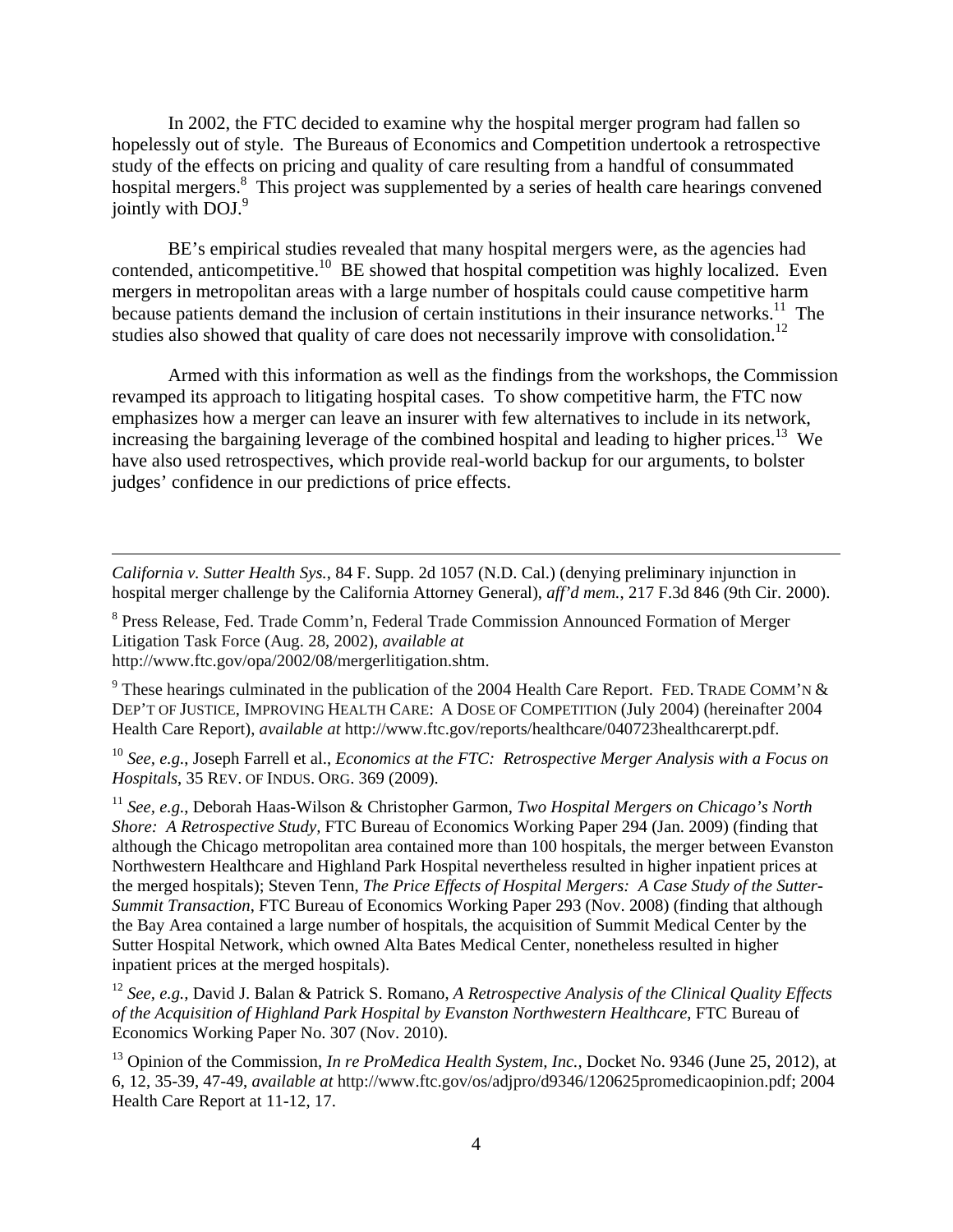Our new approach sparked a winning streak, starting with the *Evanston* case in 2007,<sup>14</sup> that includes three successfully-litigated merger challenges<sup>15</sup> and a growing tally of hospital deals abandoned after the FTC threatened a challenge.16 These victories are a perfect fit for consumers already burdened with staggering health care costs. And they came about because we tailored our approach on a pattern created by our Progressive Era predecessors—sophisticated economic analysis and a nuanced understanding of hospital markets.

### B. Divestiture Study

Most merger retrospectives focus on whether enforcers correctly identified anticompetitive transactions. But during the 1990s, the FTC used the same type of intensive historical review to examine the effectiveness of merger remedies, particularly divestitures.<sup>17</sup>

Although the analysis found that three-quarters of FTC-ordered remedies produced the desired outcomes, it uncovered problems with the remainder.<sup>18</sup> The agency learned that many buyers of divested assets lacked the information they needed to succeed; that sellers tended to look for weak buyers or sometimes tried to undermine the buyer's success; and that divestitures limited to select assets often failed to produce the intended results.<sup>19</sup>

Based on this, the FTC adopted a number of changes to its divestiture policies.<sup>20</sup> Identifying upfront buyers capable of restoring competition is now a central part of our assessment of a proposed divestiture package. When necessary, we also require the seller to facilitate the transfer of technology and knowledgeable staff to the buyer. We sometimes turn to interim trustees to oversee the process, especially when the order requires ongoing ties between the buyer and seller. And finally, where possible, we favor divestitures of full, freestanding business units.

Nowhere are these improvements more evident than in our pharmaceutical divestitures. Prior to the study, FTC pharmaceutical orders were definitely underdressed, typically requiring

<sup>18</sup> *Id.* at 8-10.

1

<sup>19</sup> *Id.* at 10-13, 18-29.

<sup>&</sup>lt;sup>14</sup> Opinion of the Commission, *In re Evanston Northwestern Healthcare Corp.*, Docket No. 9315 (Aug. 6, 2007), *available at* http://www.ftc.gov/os/adjpro/d9315/070806opinion.pdf.

<sup>15</sup> *See Evanston* at 1-2; *ProMedica* at 1-2; *FTC v. OSF Healthcare Sys.*, 852 F. Supp. 2d 1069 (N.D. Ill. 2012) (transaction abandoned following district court's grant of a preliminary injunction pending a full administrative trial on the merits).

<sup>16</sup> *See* Order Dismissing Compl., *In re Reading Health Sys.*, Docket No. 9353 (Dec. 7, 2012); Order Dismissing Compl., *In re Inova Health Sys. Found.*, Docket No. 9326 (June 17, 2008), *available at*  http://www.ftc.gov/os/adjpro/d9326/080617orderdismisscmpt.pdf.

<sup>&</sup>lt;sup>17</sup> FED. TRADE COMM'N, A STUDY OF THE COMMISSION'S DIVESTITURE PROCESS (1999) (hereinafter "Divestiture Study"), *available at* http://www.ftc.gov/os/1999/08/divestiture.pdf.

<sup>&</sup>lt;sup>20</sup> See Fed. Trade Comm'n, Frequently Asked Questions About Merger Consent Order Provisions, *available at* http://www.ftc.gov/bc/mergerfaq.shtm; Divestiture Study at § II.C.3.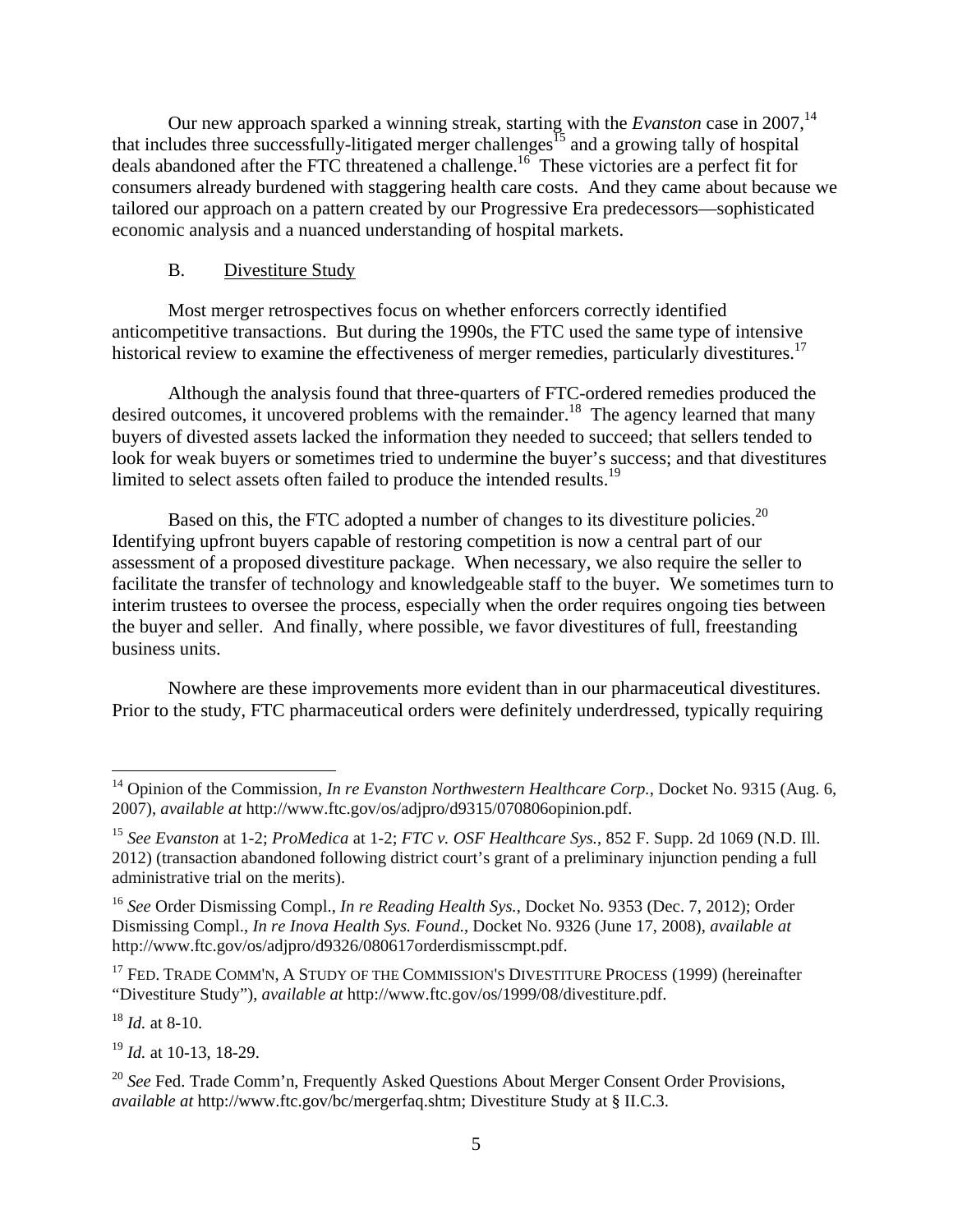only the divestiture of the relevant IP to a buyer of the seller's choosing.<sup>21</sup> The FTC has replaced those modest orders with more robust requirements<sup>22</sup> – requirements that our informal follow-up studies have shown overwhelmingly achieved the desired results.

While I recognize that merger retrospectives can be hard to conduct and may not answer every difficult question,<sup>23</sup> I believe they are both useful and necessary. I also recognize that one of the biggest obstacles to this type of analysis is a lack of post-merger data.<sup>24</sup> To address that, it is worth considering whether the FTC should use its subpoena power and information gathering authority under Section 6(b) of the FTC Act to obtain necessary data.<sup>25</sup> It is also worth exploring whether to include ongoing production obligations as part of our consent decrees, particularly in cases where the decision to settle rather than litigate was a close call. If such an inquiry were to reveal that certain kinds of settlements do not work in certain markets, we would to have to rethink our calculus for deciding when to litigate a case.

I also think we should do more to encourage outside scholarship in this area. Academics have shown considerable interest in merger policy, and many have made valuable contributions.<sup>26</sup> But their efforts have sometimes been hampered by, among other things, a lack of information about how we as enforcers make our decisions. We do our best to explain our reasoning in Commission statements, especially in difficult cases, but that is probably an area where we could stand to do better.

 $\overline{a}$ 

<sup>24</sup> *See, e.g.,* Kwoka & Greenfield at 3; Hunter et al. at 34.

<sup>25</sup> Section 6(b) of the FTC Act, 16 U.S.C. § 46(b), empowers the Commission to require the filing of "annual or special . . . reports or answers in writing to specific questions" for the purpose of obtaining information about "the organization, business, conduct, practices, management, and relation to other corporations, partnerships, and individuals" of the entities to whom the inquiry is addressed.

 $^{26}$  Over 70 merger retrospective papers were published between 1985 and 2010. U.S. OECD Merger Retrospective Submission at 6; *see also* Graeme Hunter et al., *Merger Retrospective Studies: A Review*, 23 ANTITRUST 34 (Fall 2008) (reviewing merger retrospective studies conducted from 1990-2008); Matthew Weinberg, *The Price Effects of Horizontal Mergers*, 4 J. COMP. L. & J. ECON. 433 (2007) (surveying the literature on the price effects of horizontal mergers); Paul Pautler, *Evidence on Mergers and Acquisitions*, 48 ANTITRUST BULL. 119 (2003) (same).

<sup>21</sup> *See, e.g., In re Dow Chemical Co.,* Docket No. 3533 (Sept. 23, 1994).

<sup>&</sup>lt;sup>22</sup> *See, e.g., In re Watson Pharm. Inc., Docket No. C-4372 (Dec. 14, 2012) (requiring the acquiring party* to divest certain overlapping pharmaceutical products and to provide requisite technical assistance to buyers that have been identified and vetted by Commission staff in advance).

<sup>&</sup>lt;sup>23</sup> Among other challenges, merger retrospectives often suffer from information deficiencies, can be burdensome and resource intensive, and may not yield meaningful results, particularly in cases where it is difficult to isolate the impact of a transaction on prices. *See, e.g.*, John Kwoka & Daniel Greenfield, Does Merger Control Work? A Retrospective on U.S. Enforcement Actions and Merger Outcomes 2-3 (Nov. 2011*), available at* http://papers.ssrn.com/sol3/papers.cfm?abstract\_id=1954849; Note by the Delegation of the United States, Roundtable on Impact Evaluation of Merger Decisions, Organization for Economic Cooperation and Development 3-6 (June 20, 2011) (hereinafter "U.S. OECD Merger Retrospective Submission"), *available at* http://www.justice.gov/atr/public/international/273463.pdf; Dennis W. Carlton, *The Need to Measure the Effect of Merger Policy and How to Do It*, 22 ANTITRUST 39 (Summer 2008).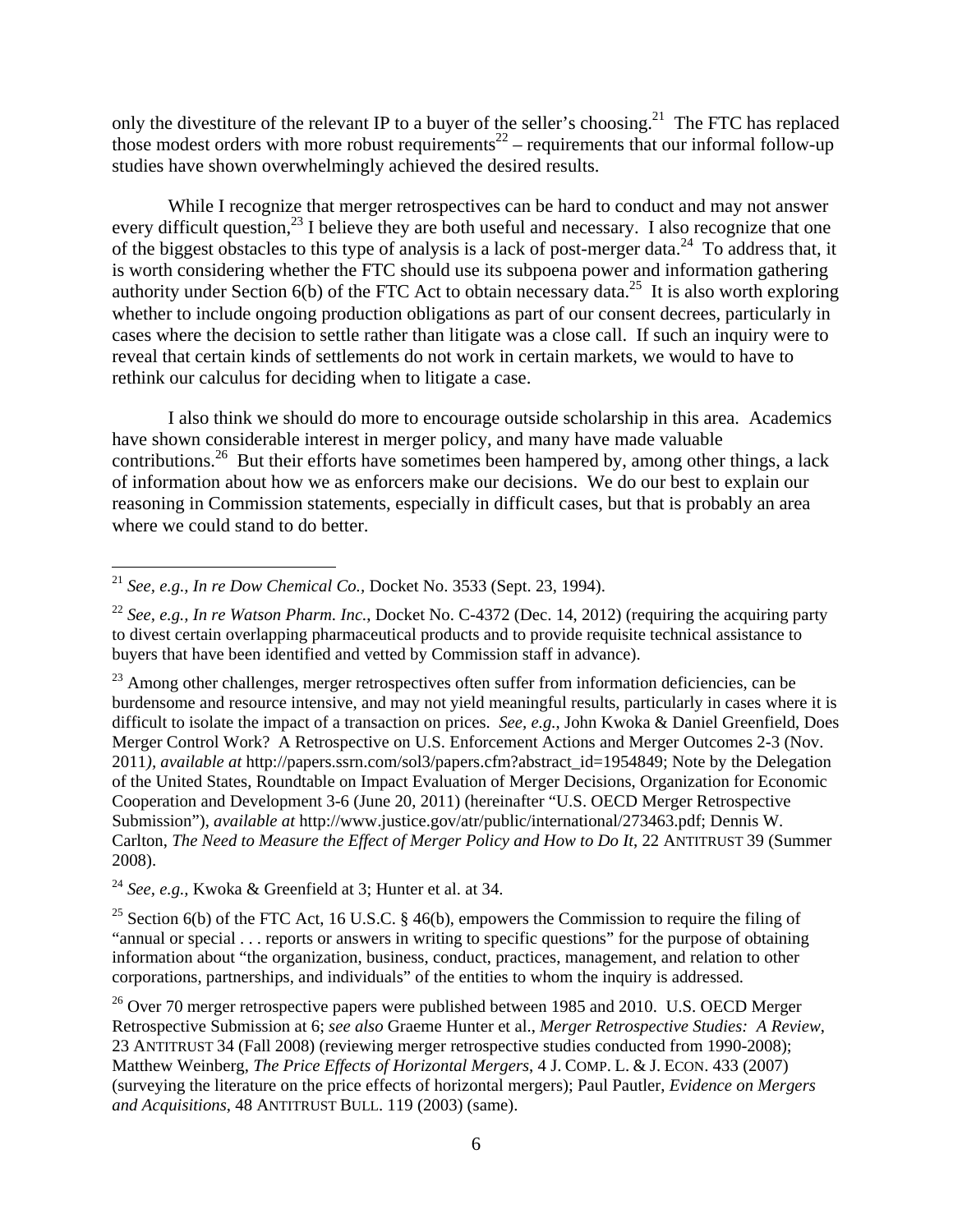### III. IP Studies

 Intellectual property in the high-tech sector is another area where we weave research into our enforcement efforts. For well over a decade, the Commission has studied the role that patents play in high-tech industry. Our work on this is too extensive to summarize in a short speech, but let me touch on a few highlights.

In 2002, the FTC and DOJ held a series of hearings that resulted in a 2003 FTC report focused largely on patent quality.<sup>27</sup> The FTC devoted significant attention to the special challenges facing the high-tech sector, and the study confirmed what was already clear to market participants: firms developing new products were facing a dense thicket of overlapping patents of vague scope and ambiguous quality; they perceived themselves as litigation targets; and they relied increasingly on defensive patents. The result was a full-blown patent arms race in the tech sector with disturbing implications for innovation, competition, and consumers.<sup>28</sup>

These same hearings exposed the complicated economic incentives at play when patented technologies are incorporated into industry standards – what we refer to today as "standardessential patents." Industry players and academics urged the agencies to recognize the procompetitive role that standard setting organizations play in reducing the risk of abuse by standard-essential patent owners. Others disputed that abuse was common and cautioned the agencies against mandating particular SSO policies, suggesting that onerous patent disclosure or licensing requirements could slow the SSO process and discourage participation. The broad evidence and testimony collected during those hearings is summarized in our 2007 joint report with DOJ and provides the basis for the enforcement guidance that is set forth.<sup>29</sup>

The FTC built on the extensive 2002 record with a second set of hearings that began in 2008, focusing on competition policy issues associated with patent notice and remedies.<sup>30</sup> These hearings were completed in 2010 and informed our 2011 report on "The Evolving IP Marketplace.<sup>"31</sup> And while the evidence confirmed the important role that exclusive patent rights and a strong system of remedies play in promoting productive R&D expenditures and technology transfers, we also found that the growing patent thicket in the IT sector continues to

 $\overline{a}$ 

<sup>&</sup>lt;sup>27</sup> U.S. Dep't of Justice & Fed. Trade Comm'n, Hearings on Competition and Intellectual Property Law and Policy in the Knowledge-Based Economy, *materials available at*  http://www.ftc.gov/opp/intellect/index.shtm; FED. TRADE COMM'N, TO PROMOTE INNOVATION: THE PROPER BALANCE OF COMPETITION AND PATENT LAW AND POLICY (2003) (hereinafter "2003 Report"), *available at* http://www.ftc.gov/os/2003/10/innovationrpt.pdf.

<sup>&</sup>lt;sup>28</sup> 2003 Report at 30-55.

<sup>&</sup>lt;sup>29</sup> U.S. DEP'T OF JUSTICE & FED. TRADE COMM'N, ANTITRUST ENFORCEMENT AND INTELLECTUAL PROPERTY RIGHTS: PROMOTING INNOVATION AND COMPETITION 33-56 (2007), *available at*  http://www.ftc.gov/reports/innovation/P040101PromotingInnovationandCompetitionrpt0704.pdf.

<sup>30</sup> Fed. Trade Comm'n, Hearings on The Evolving IP Marketplace, *materials available at*  http://www.ftc.gov/bc/workshops/ipmarketplace.

 $^{31}$  Fed. Trade Comm'n, The Evolving IP Marketplace: Aligning Patent Notice and Remedies WITH COMPETITION (2011), *available at* http://www.ftc.gov/os/2011/03/110307patentreport.pdf.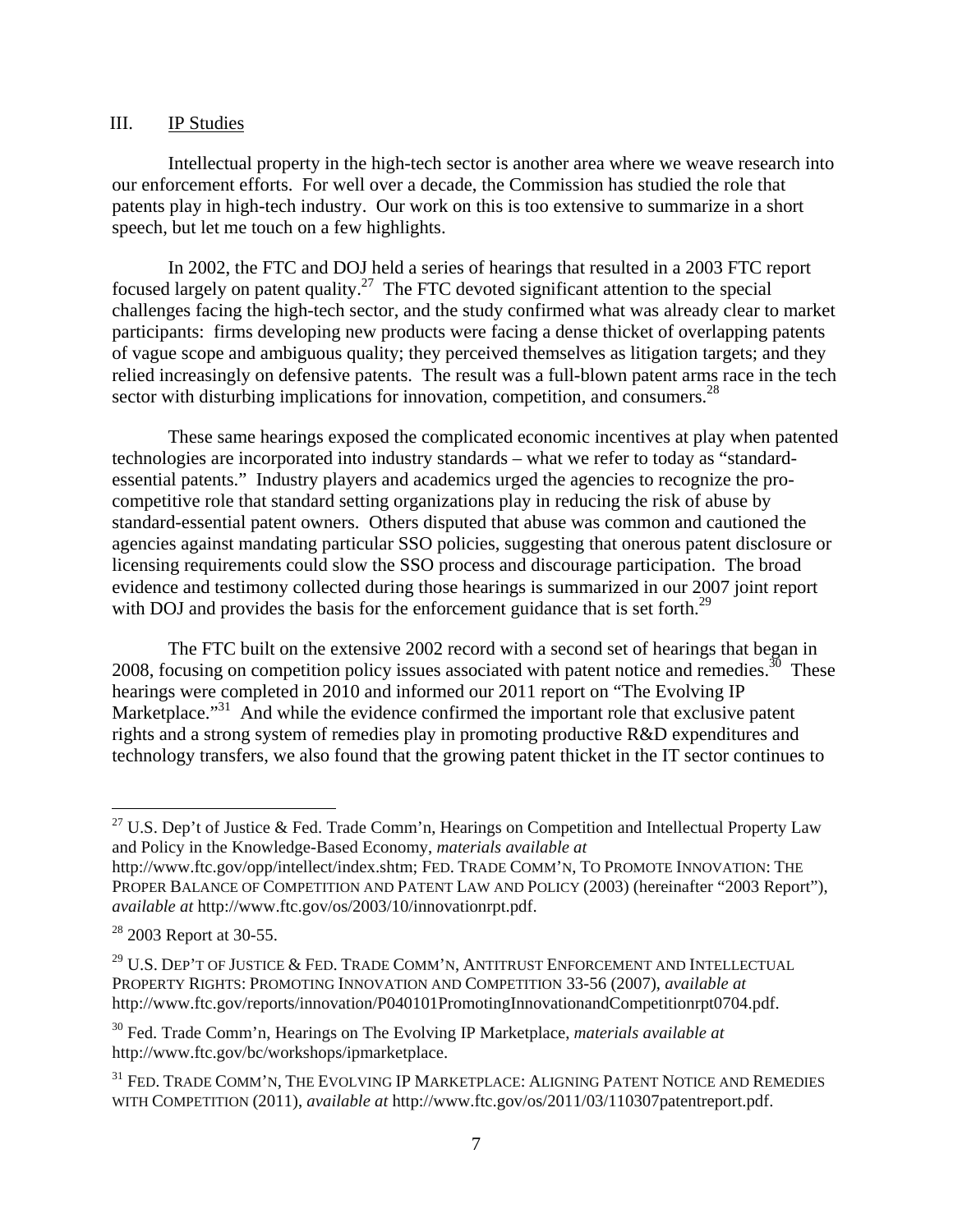act as a drag on resources and innovation.<sup>32</sup> We also looked at industry reaction to the Supreme Court's landmark *eBay* decision and cases applying the four-factor *eBay* framework, leading us to recommend several ways for courts to better align application of the test with competition policy.33

Since our 2011 Report, we have held two additional workshops that have taken a deeper dive into some of the topics examined previously. In June 2011, we looked more closely at the costs and benefits of various SSO polices for managing the risk of undue patent leverage.<sup>34</sup> And just this past December, the agencies held a workshop dedicated to the economics of what we call "patent assertion entities" – known derisively as "patent trolls" – companies that are in the business of buying, selling, and asserting patents.<sup>35</sup> A central empirical question, which we will continue to examine, is whether PAEs encourage invention or instead hamper innovation and competition. I am confident the agencies' talented economists and policy staff will advance the dialogue on this as well as the many other tough questions raised by PAEs.

This brings me to our most recent enforcement action in the patent arena: Google. As most of you know, earlier this month we announced that Google settled claims that it had violated Section 5 of the FTC Act following its acquisition of Motorola Mobility by pursuing injunctions against willing licensees for alleged infringement of several Motorola standardessential patents.<sup>36</sup> The Commission alleged that Google breached the FRAND commitments Motorola had made to various standard-setting organizations before its technologies were adopted into the relevant standards.

Infringement claims in the smartphone sector raise many of the complex patent policy issues the Commission has studied, and our order in the Google matter reflects many of the lessons learned. To remedy the alleged violation, the Commission ordered Google to follow a process-based approach to resolving its disputes with potential licensees that respects the *quid pro quo* inherent in a FRAND commitment. Broadly speaking, Google may not seek an injunction based solely on a dispute over licensing terms without first seeking a FRAND determination from a neutral third party.<sup>37</sup> At the same time, the order recognizes that in making a FRAND commitment, a SEP holder does not give up its right to exclude where it cannot secure a license on fair and reasonable terms. Under the order, Google is free to seek an injunction where the infringing firm is not subject to jurisdiction in the United States, or the infringer

 $\overline{a}$ 

<sup>37</sup> *Id.* §§ III-IV.

<sup>32</sup> *Id.* at 52-56.

<sup>33</sup> *Id.* at 217, 228-234.

<sup>&</sup>lt;sup>34</sup> Fed. Trade Comm'n, Workshop on Patents and Standard Setting: Tools to Prevent "Hold-Up," June 21, 2011, *materials available at* http://www.ftc.gov/opp/workshops/standards/index.shtml.

 $35$  U.S. Dep't of Justice & Fed. Trade Comm'n, Patent Assertion Entity Activities Workshop, Dec. 20, 2012, *materials available at* http://www.ftc.gov/opp/workshops/pae/.

<sup>36</sup> *See In re Motorola Mobility LLC and Google, Inc.*, FTC File No. 121-0120 (Jan. 3, 2013) (decision and order), *available at* http://ftc.gov/os/caselist/1210120/index.shtm.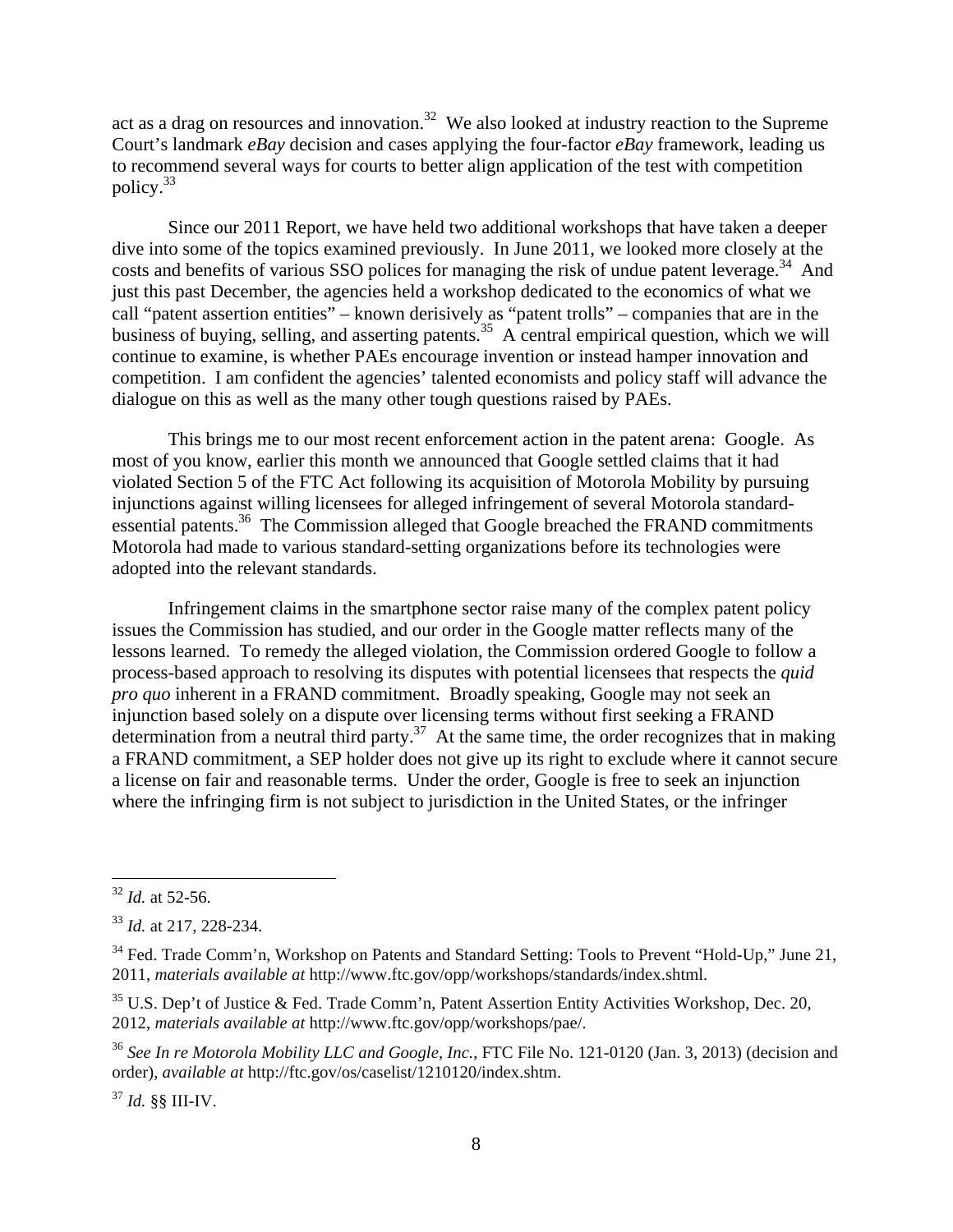refuses to agree to licensing terms set by a neutral third party.<sup>38</sup> By requiring that Google keep the promises that Motorola willingly made to the relevant SSOs, the Commission's order protects the critical interests of all stakeholders in the SSO process, including, importantly, consumers.

### IV. Google Search

 $\overline{a}$ 

Before I conclude, I would like to say a few words about the other Google matter we recently concluded and which is, no doubt, on most of your minds – our decision to close the investigation of Google's search practices. Let me say at the outset that this decision is a perfect example of our evidence-based, consensus-driven approach to antitrust.

As most of you know, the heart of the investigation concerned allegations that Google harmed competition and consumers by unfairly preferencing its own content and demoting the content of rivals on its search results page. After evaluating the extensive factual record developed over a 19-month investigation, and taking into account considerable input from market players, the Commission unanimously concluded Google's search design changes were product improvements that did not, on balance, harm competition or consumers, even if they may have harmed certain rivals.<sup>39</sup>

The post-decision commentary runs the gamut. Some applaud us; some recognize the complexity of the investigation and defer to our expertise; some claim we got it completely wrong. The critics' main charge is that Google's design decisions will ultimately reduce choice and competition in internet services. However, the evidence did not reveal that Google's design changes were predatory. It suggested instead that Google was engaged in competition on the merits. Particularly in fast-paced technology markets, condemning legitimate product improvements risks harming innovation and consumers. The evidence in this case simply did not support taking that drastic step.

Others assert that we wrongly focused on Google's intent. I can tell you that is a misreading of the Commission's statement. Evidence showing why a company made the decision it did is certainly relevant in antitrust when it casts light on the effects of that decision<sup>40</sup> – and that is exactly the role Google's intent played in our investigation.

Still others question whether we ignored the advertising side of the market. We did not. In this multi-sided market, advertisers, as well as content providers, largely follow search users, and the investigation did not show that Google likely acquired or retained those users through anticompetitive tactics.

<sup>&</sup>lt;sup>38</sup> *Id.* If II(E). Google also retains the option to seek an injunction against a potential licensee that itself files for an injunction against Google for infringement of its own SEPs without following a procedural course similar to what Google must follow under the order. *Id.* ¶ IV(F).

<sup>39</sup> *See* Statement of the Commission, *In re Google, Inc.,* FTC File No. 111-0163 (Jan. 3, 2013), *available at* http://ftc.gov/os/2013/01/130103googlesearchstmtofcomm.pdf.

<sup>40</sup> *See, e.g.*, *United States v. Microsoft Corp*., 253 F.3d 34, 59 (D.C. Cir. 2001).